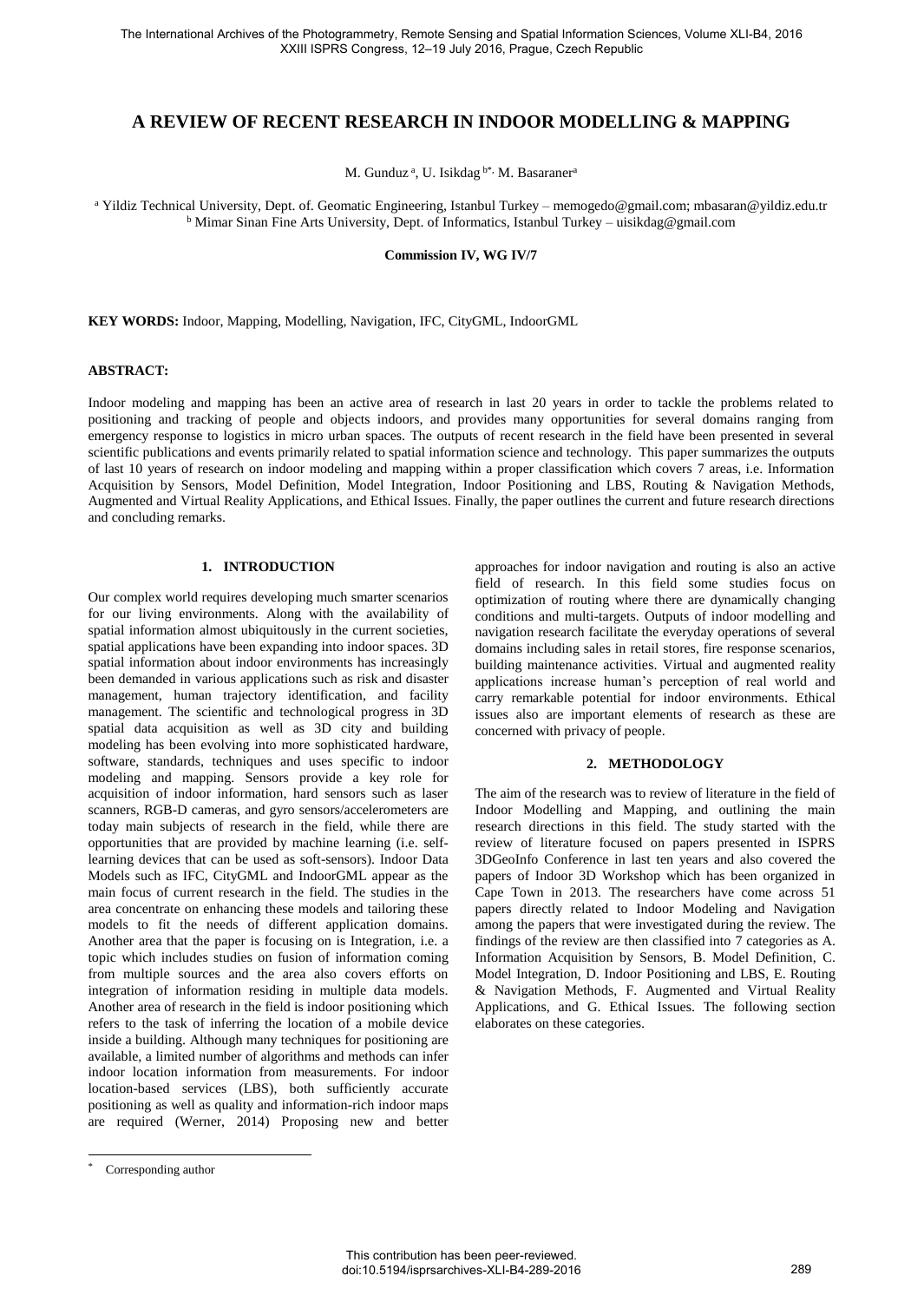# **3. RESEARCH FIELDS IN INDOOR MODELING**

#### **3.1 Information Acquisition by Sensors**

Sensors can be used to acquire information in order to build up the indoor models (i.e. such as laser scanners) and they also aid in locating people and objects within the indoor environment. Terrestrial laser scanners can be used for creating point clouds to represent indoor environment. In fact, this process is time consuming and requires detailed planning. The research has also demonstrated the use of Laser Scanners for localization. In fact, previous research indicates that only one mobile laser scanner is not sufficient for precise localization. Using two mobile laser scanners is required for achieving good localization results (Kaijaluoto et al., 2015). Point clouds can help in generation of the building models at different level of details (Achille and Fassi, 2006). Sometimes it may be hard to find 3D CAD models of buildings. Even it is possible to find the related CAD model, due to lack of the coordinate information they can be difficult to use. Besides, indoor objects' place may change or new objects may be added in time in the buildings. So, it could be helpful to scan, model the buildings with 3D terrestrial laser scanner with some intervals. However, it is time consuming to create 3D models and as the approach is not fully automated, and as it requires an experienced operator (Dongzhen et al., 2009). Fusion of sensor information is also found useful in information structuring. For example, Wang and Sohn (2010) used Airbone laser scanning (ALS) for outdoor information acquisition and terrestrial laser scanning (TLS) is used for indoor information acquisition. Architectural plans were then integrated with TLS data using point matching method. Finally, outdoor model and indoor model structured and semantically integrated simultaneously in the study. Acquired data from sensors can be beneficial in generation of semantically rich digital building models (Meouche et al., 2013) and models such as BIM. Yoon et al. (2015) utilized point clouds generated by laser scanners to create 3D geometries which would form the basis for a BIM. Stereo Vision Systems can also be used to acquire information about indoors. For instance, researchers have reported a portable system for seamless outdoor-indoor modeling which has four cameras and can be moved/operated by one person. In this system, four cameras gather stereo images and as a result 3D models can be automatically generated with high efficiency. (Shao et al., 2015). Sensors that acquire indoor information can also be used in aiding navigation for instance RGB-D cameras (Kanai et al., 2015) and commercial ones such as Microsoft Kinect were used for aiding indoor navigation. (Pagliari et al., 2015). It is also possible to generate point clouds from video recordings. Teo (2015) aimed to generate point clouds from video data. The phases of the process were camera calibration, video conversion and alignment, orientation modeling, dense matching and evaluation. Huge computational time, low image quality caused by video compression and motion blur were the weak sides of this method.

# **3.2 Model Definition**

Building up data models for representing indoors is an important area of research in indoor modeling. Development and implementation of new data types and data structures is one of the key areas of model definition research. For example, Gold et al. (2006) implemented a Quad-Edge structure used for generating building exteriors. Boguslawski and Gold (2009) used Augmented Quad Edge (AQE) which is an irregular decomposition 3D data model. AQE is suitable to create primal and dual spaces simultaneously. Boguslawski and Gold (2010) stated that building models can be constructed using Euler operators. In their implementation states/attributes of node, edge, face or volume can be changed if needed. Multi-layered indoor models is an important research topic in the field. As indicated by Becker et al. (2009) in a multi-layered indoor model topographic and sensor space can be represented in different layers. While topographic space represents building's 3D model; stories, rooms, corridors and their relationships, sensor space represents Wi-Fi, RFID sensors and so on. International standards such as CityGML also provide indoor representations. CityGML Indoor Application Domain Extension (ADE) is an indoor spatial model (XML schema) based on CityGML. The ADE includes indoor space features and indoor facility features for indoor facility management (Kim et al., 2014). Shape grammars can also be used to define indoor models. For instance, Becker et al. (2013) proposed a full automatic approach to generate 3D building interior models from partly erroneous or incomplete observation data.

#### **3.3 Model Integration**

The topic of model integration covers integration of information acquired from sensors and also fusion of information coming from different models. As an example of the former method Wohlfeil et al. (2013) utilized multi-scale sensor systems and semi-global matching for reconstruction of cultural heritage sites. Nakagawa et al. (2015) proposed a methodology for generation of 3D topologies from indoor mobile LIDAR data. Fusion of information was viewed as a key method in instance (object) population in indoor models. For example, Isikdag and Zlatanova (2009) offer a formal framework for seamless integration between IFC and CityGML. Most of the model integration studies are focused on unidirectional information transfer, where information from IFC model is transferred into the CityGML model. The work of El-Mekawy et al. (2011) proposed a bidirectional data model integration for IFC and CityGML. In another effort by Laat and vanBerlo (2011) implemented a CityGML extension namely GeoBIM for extending CityGML with more detailed (semantic) information about the inner structure of buildings. Studies focusing on seamless integration of outdoor and indoor models and applications have also gained momentum recently. In this context, standards have a prominent role and some missing elements in relevant standards such as IFC and CityGML for indoor applications, particularly indoor navigation, are now being addressed by IndoorGML (IndoorGML Web, 2016). The more challenging issue is the development of standards for indoor location detection/computation technologies. This may continue to be a brake on the development of seamless indoor/outdoor location applications (UN-GGIM, 2015). Recent studies such as Kim and Lee (2015), Jung and Lee (2015) proposed methods for generation of IndoorGML objects. Internet of Things (IoT) is a new research field that focuses on enabling interaction between online "Things". Isikdag (2014) stated that integration of information from "Things" with indoor information models will provide unique opportunities for indoor localization and navigation. Indoor navigation models can be enriched by information coming from multiple resources. Information transfer from BIM into indoor navigation models is the mainstream approach in the field. Hijazi et al. (2010) built up indoor utility networks based on information derived from IFC BIMs. Geiger et al. (2014) proposed a method of generalization to represent BIM information in CityGML. Further efforts in this direction can contribute to the population of indoor model entities. In fact, as BIMs contain much detailed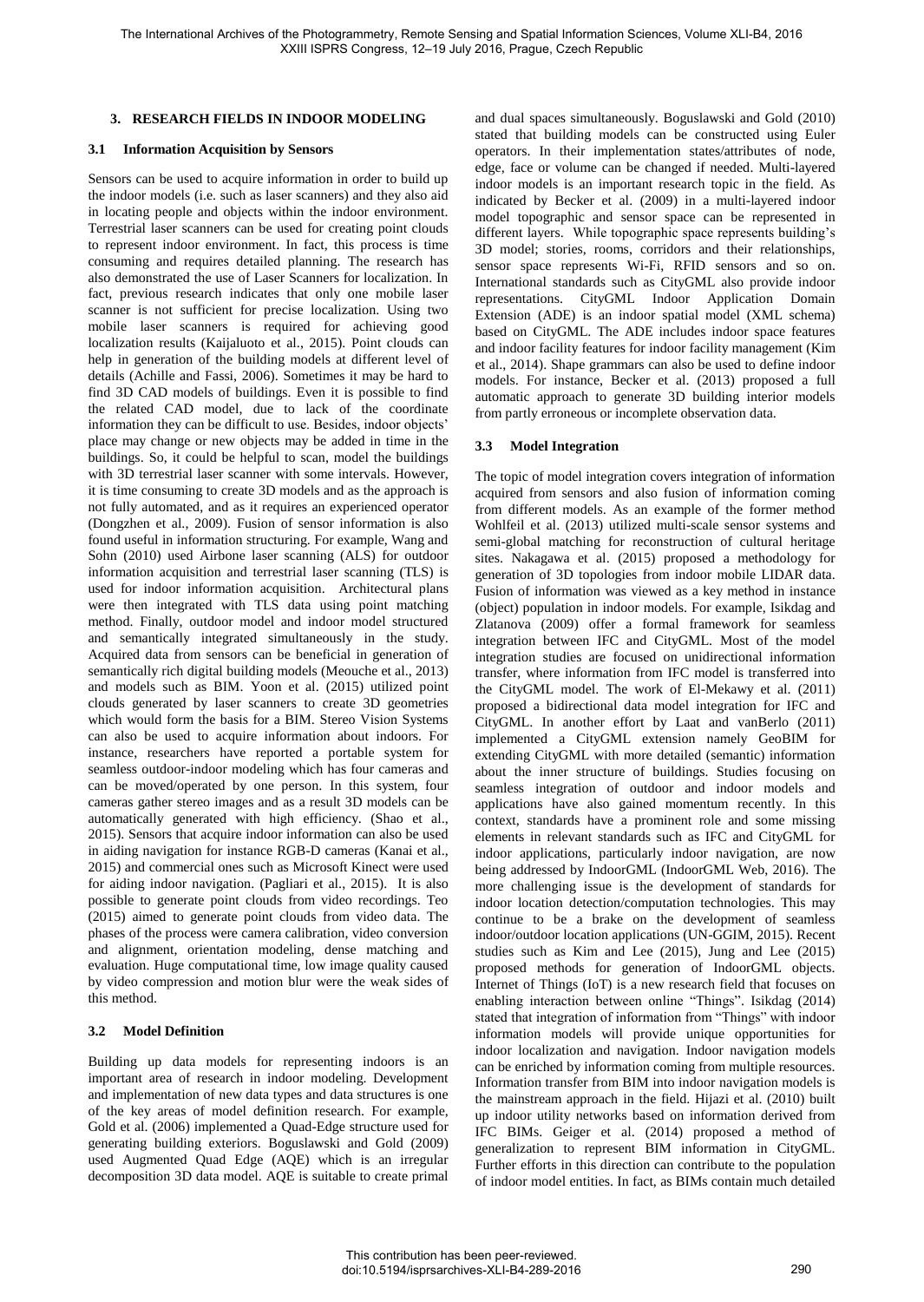semantic and geometric information, information simplification is also required in this transformation. (Tang et al., 2015)

# **3.4 Indoor Positioning and LBS**

There are many ways for indoor positioning like WiFi, RFID, Visible Light Connection and indoor GPS. Krishnamurthy (2015) gives a systematic classification of indoor positioning technologies (RF-based and non-RF-based) and methods (Figure 1). Under the RF-based technologies, it is common to employ Wi-Fi as the technology of choice, although Bluetooth, RFID, and cell phone technologies (cellular) are also possible choices. Among non-RF-based technologies, acoustic technologies that use either ultrasound or sound for localization have received attention. Dead reckoning and signage are the obvious choices for localization in indoor areas without a positioning infrastructure. Some combination of the approaches is also feasible. The common methodologies are those based on proximity to a known device, those that use the time of arrival (TOA) of a signal, those that use TOA and direction of arrival (DOA), and finally those that employ location fingerprinting. In terms of positioning, indoor areas have some disadvantages in comparison to outdoor environments. Weak signal penetration and multipath signal propagation make it difficult to determine the time or direction of arrival of signals. Besides, positional accuracy requirement is higher, usually at meter level or better. Furthermore, buildings are in most cases multi-storey and positioning method and localization schemes can not work accurately if they do not recognize this information.



Figure 1. Positioning technologies and methods for indoor areas (Adapted from Krishnamurthy, 2015).

Integrated positioning system (IPS) used for more accurate inertial navigation. IPS hardware has a pair of stereo camera to acquire stereo images. (Grießbach et al., 2013). Fuse and Matsumoto (2015) proposed an information fusion methodology combining information coming from images, GPS, gyro, accelerometers and magnetic field sensors for localization. Lai et al., (2015) used low cost and readily available sensors calibrated and used for estimate step length and strength. Pedestrian navigation is possible by multi-sensor (accelerometer and gyroscope) fusion and fuzzy logic estimation. Ogawa et al. (2015) proposed an Indoor Messaging System (IMES) which is GPS like positioning system and Open Location Services (OpenLS) standard selected. Werner (2014) gives a schematic representation of building blocks of indoor location-based services (LBSs) (Figure 2). Indoor LBSs require precise geometric and semantic representation of buildings in addition to sufficiently accurate indoor positioning. It is easy to find geographic data sets and maps for outdoor environments but difficult to say the same for indoor spaces, which require 3D (or 2.5) maps to allow routing and navigation between floors (Karimi, 2015).



Figure 2. Building blocks of indoor location-based services (Adapted from Werner, 2014).

# **3.5 Routing & Navigation Methods**

Methods for facilitating routing and navigation in buildings is another valuable topic of indoor modeling research. As outlined by Karas et al. (2006) derivation of network models is a necessity to calculate the optimal routes for indoor navigation. Indoor navigation calculations mainly rely on shortest path algorithm, for instance Xiong et al. (2015) proposed a method that uses A\* algorithm to create 3D indoor paths. In fact, shortest path is not always the optimal one. For example, in a fire emergency situation, shortest path can be generated via blocking the paths where fire is ongoing but that is not enough to decide that path is secure enough. More parameters should be used to generate optimal route via risk analysis (Vanclooster et al., 2013). As mentioned by Atila et al. (2012) most of the indoor routing systems are based on 2D or 2,5D models. There are many algorithms for outdoor path routing, but indoor routing algorithms are not so diverse. Dijkstra's shortest path algorithm is being used at most of the researches. Cognitive indoor route algorithms are important and needed as much as outdoor routing, especially in three-dimensional systems. At the work of Vanclooster et al. (2013), Grum's least risk path algorithm for outdoor space is implemented to indoor routing. Using landmarks and salient images while explaining routes to other people is a common human behavior but indoor navigation systems don't have such semantics for this purpose. The research of Arendholz and Becker (2015) identified potential landmarks, signs and images and then classified them by the requirements. Finally, a thematic framework for navigation in existing building models like CityGML, IFC or KML is generated. People use a sign system to find their routes in Netherlands. Makri et al. (2015) proposed an indoor navigation system is similar with this sign system. A method used for generating graph model automatically. Floor signs created with this graph model. Most of the routing systems are not interactive; users can't change, modify or customize the network model. Khan et al. (2014) combined Multi-layered Space Event Model (MLSEM) and IndoorGML structures and proposed a context aware route planning cloud-based system. Work of Goetz and Zipf (2011) focused on navigation in more complex situations like considering obstacles at interior space, districted areas or vertical building parts. One way paths such as escalators or passport control points were also considered in their research. Weighted indoor routing graph which can generate different routes for disabled or elderly people was proposed for user adaptive routing. In order to facilitate seamless navigation indoors/outdoors, topological models representing connected indoor/outdoor spaces is required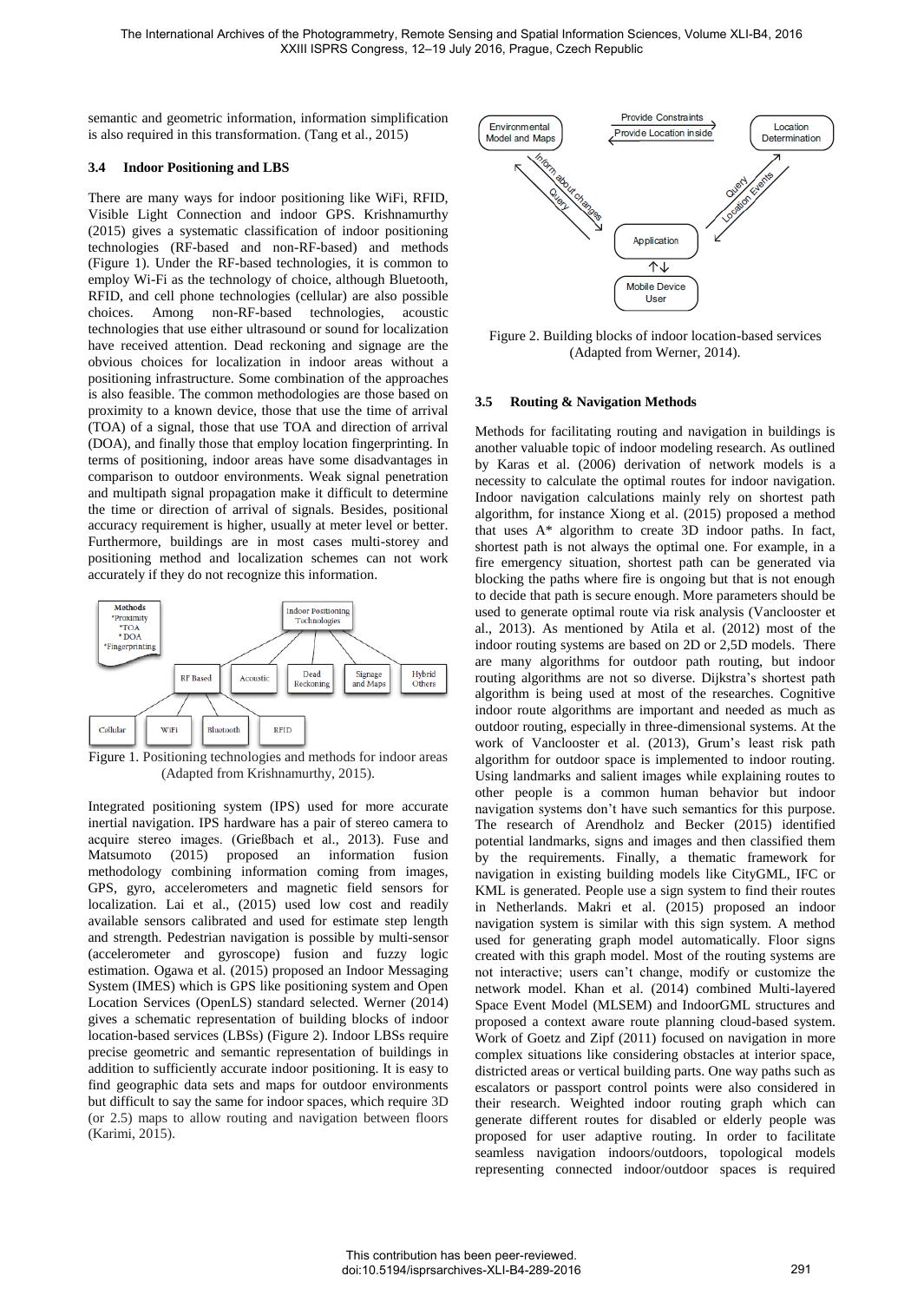(Slingsby and Raper, 2008). Evacuation management is one of the primary domains which makes use of indoor routing and navigation methods. For instance, Atila et al. (2014) proposed a solution (data and network generation, visualization and evacuation model) for fire evacuation scenarios. In a disaster scenario, routing for shortest exit path in order to evacuation may not enough. People may rush to common doors and confluence may happen. Research of Choi and Lee (2009) aimed to calculate temporal changes during evacuation with proposed agent-based model.

# **3.6 Augmented and Virtual Reality Applications**

There are currently no standards or best practices of how to display indoor navigation information. Several attempts use two-dimensional floor plans or three-dimensional building models and plot the current position, plus the routing information. There seems to be no formal investigation, if these representations are understood by the users and help the users in their navigational tasks (Krisp et al., 2015). As new way of communicating indoor spatial information, Augmented and Virtual Reality (AR&VR) applications are used to assist user's wayfinding activities indoors. With the advent of new AR&VR technologies such as Google GlassTM, Microsoft HoloLensTM, Occulus Rift<sup>TM</sup> and Samsung Gear<sup>TM</sup>, various methodologies for utilizing these technologies will also be proposed and implemented by the researchers in coming years. For instance, a way-finding assistance system developed recently, provides an augmented reality based solution for pedestrians. The system generates coarse 3D model of destination feature from images and displays it at screen on the real-time video if the angle of the camera is right. Generated 3D model's size and view angle changes based on the distance and digital compass, gyroscope data acquired from the mobile device (Yokoi et al., 2015). Another implementation example is provided by Lee and Tsai (2015) where 3D building model from panoramic images were derived semi-automatically to assist AR based navigation.

# **3.7 Ethical Issues**

The issues related to personal privacy and traceability have always been a major topic of indoor modeling and navigation related research. Verbree et al. (2013) discusses this issue in their paper "To Localise or to Be Localised with WiFi in The Hubei Museum?". Indoor positioning systems enable to track the position of people, and this help companies to send commercial messages depending on the location of them. In fact, as one could consider an unrelated content as spam, the person may feel uncomfortable when he/she received such a message. In order to prevent that perception, location based push message system was offered by Nakagawa (2013). A virtual geofence system created for this purpose with movement tracking. If the subject person stops/waits on a pre-determined location, the system considers that the subject is showing attention to that location and a push message content related to that location will then be sent to the user.

#### **4. CONCLUSION**

Spatial data collection, representation, processing, analysis and visualization methods for indoor modeling and mapping are still under development although significant progress has recently been made from scientific and technological perspective. Conferences such as ISPRS 3DGeoInfo and Indoor 3D forms nice academic forums for discussion of research related to indoor modelling and mapping. This paper has presented a systematic summary of the research outputs belonging to last ten years. Precise positioning techniques, sensor network systems, IoT, integrated indoor and outdoor data representation models and standards, more sophisticated LBS applications and advanced visualization techniques will be key research topics in indoor modeling and mapping research in coming years.

# **REFERENCES**

Achille, C., Fassi, F., 2006. 3D multi-scale modelling of the interior of the Real Villa of Monza (ITALY). *Innov. 3D Geo Inf. Syst.* 195–205.

Arendholz, K., Becker, T., Arendholz, K., Becker, Á.T., Becker, T., 2015. Requirements on Building Models Enabling the Guidance in a Navigation Scenario Using Cognitive Concepts. *Lect. Notes Geoinf. Cartogr.* 157–173.

Atila, U., Karas, I.R., Rahman, A.A., Atila, U., Karas, I.R., Rahman, A.A., 2013. A 3D-GIS Implementation for Realizing 3D Network Analysis and Routing Simulation for Evacuation Purpose. *Lect. Notes Geoinf. Cartogr.* 249–260.

Atila, U., Karas, I.R., Turan, M.K., Rahman, A.A., 2014. Automatic Generation of 3D Networks in CityGML and Design of an Intelligent Individual Evacuation Model for Building Fires Within the Scope of 3D GIS. *Innovations in 3D Geo-Information Sciences.* Springer International Publishing, pp. 123–142.

Becker, S., Peter, M., Fritsch, D., Philipp, D., Baier, P., Dibak, C., 2013. Combined Grammar for the Modeling of Building Interiors. *ISPRS Ann. Photogramm. Remote Sens. Spat. Inf.* Sci. II-4/W1, 1–6.

Becker, T., Nagel, C., Kolbe, T.H., 2009. A Multilayered Space-Event Model for Navigation in Indoor Spaces. *3D Geo-Information Sciences*. Springer Berlin Heidelberg, Berlin, Heidelberg, pp. 61–77.

Boguslawski, P., Gold, C., 2009. Construction Operators for Modelling 3D Objects and Dual Navigation Structures. *3D Geo-Information Sciences*. Springer Berlin Heidelberg, Berlin, Heidelberg, pp. 47–59.

Boguslawski, P., Gold, C., 2011. Rapid modelling of complex building interiors. *Adv. 3D Geo-Information Sci*., pp. 43-56.

Choi, J., Lee, J., 2009. 3D Geo-Network for Agent-based Building Evacuation Simulation. *3D Geo-Information Sciences*. Springer Berlin Heidelberg, Berlin, Heidelberg, pp. 283–299.

Dongzhen, J., Khoon, T.Y., Zheng, Z., Qi, Z., 2009. Indoor 3D Modeling and Visualization with a 3D Terrestrial Laser Scanner. *3D Geo-Information Sciences*. Springer Berlin Heidelberg, Berlin, Heidelberg, pp. 247–255.

El Meouche, R., Rezoug, M., Hijazi, I., Maes, D., 2013. Automatic Reconstruction of 3D Building Models from Terrestrial Laser Scanner Data. *ISPRS Ann. Photogramm. Remote Sens. Spat. Inf. Sci.* II-4/W1, 7–12.

El-Mekawy, M., Östman, A., Shahzad, K., 2011. Towards Interoperating CityGML and IFC Building Models: A Unified Model Based Approach. *Adv. 3D Geo-Information Sci*. XXXVIII, 73–93.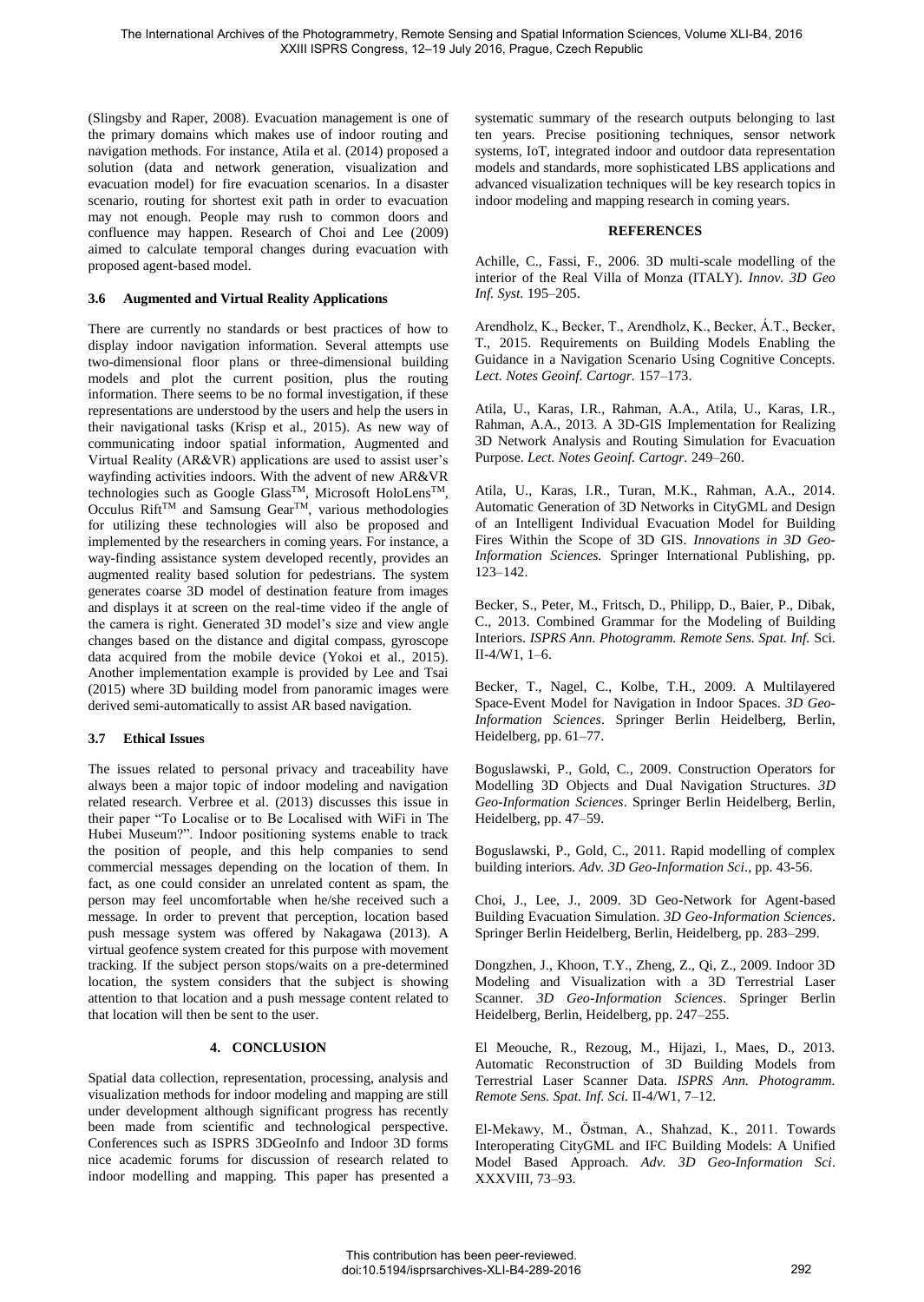Fuse, T., Matsumoto, K., 2015. Self-Localization Method By Integrating Sensors. *ISPRS - Int. Arch. Photogramm. Remote Sens. Spat. Inf. Sci*. XL-4/W5, 87–92.

Geiger, A., Benner, J., Haefele, K.H., 2015. Generalization of 3D IFC Building Models. *3D Geoinformation Science. Springer International Publishing*, pp. 19–36.

Goetz, M., Zipf, A., 2011. Formal definition of a user-adaptive and length-optimal routing graph for complex indoor environments. *Geo-spatial Inf. Sci*. 14, 119–128.

Gold, C., Tse, R., Ledoux, H., 2006. Building Reconstruction — Outside and In. *Innovations in 3D Geo Information Systems*. Springer Berlin Heidelberg, Berlin, Heidelberg, pp. 355–369.

Grießbach, D., Baumbach, D., Börner, A., Zuev, S., 2013. Accuracy evaluation of stereo vision aided inertial navigation for indoor environments. *Int. Arch. Photogramm. Remote Sens. Spat. Inf. Sci.* - ISPRS Arch. 40, 13–17.

Hijazi, I., Ehlers, M., Zlatanova, S., Becker, T., Berlo, L. Van, 2011. Initial Investigations for Modeling Interior Utilities Within 3D Geo Context : Transforming Ifc- Interior Utility To Citygml / Utilitynetworkade. *Advances in 3D Geo-Information Sciences*, 95-113.

IndoorGML [WWW Document], 2016. URL http://www.opengeospatial.org/standards/indoorgml

Isikdag, U., 2014. A RESTful Service for Linking Sensors and Cellular Spaces. *Innov. 3D Geo-Information Sci*. 93–105.

Isikdag, U., Zlatanova, S., 2009. Towards Defining a Framework for Automatic Generation of Buildings in CityGML Using Building Information Models. *3D Geo-Information Sciences*. Springer Berlin Heidelberg, Berlin, Heidelberg, pp. 79–96.

Jung, H., Lee, J., 2015. Indoor Subspacing To Implement Indoorgml for Indoor Navigation. *ISPRS - Int. Arch. Photogramm. Remote Sens. Spat. Inf. Sci*. XL-2/W4, 25–27.

Kaijaluoto, R., Hyyppä, A., 2015. Precise Indoor Localization for Mobile Laser Scanner. *ISPRS - Int. Arch. Photogramm. Remote Sens. Spat. Inf. Sci.* XL-4/W5, 1–6.

Kanai, S., Hatakeyama, R., Date, H., 2015. Improvement of 3D Monte Carlo Localization Using a Depth Camera and Terrestrial Laser Scanner. *ISPRS - Int. Arch. Photogramm. Remote Sens. Spat. Inf. Sci.* XL-4/W5, 61–66.

Karas, I.R., Batuk, F., Akay, A.E., Baz, I., 2006. Automatically Extracting 3D Models and Network Analysis for Indoors. *Innovations in 3D Geo Information Systems*. Springer Berlin Heidelberg, Berlin, Heidelberg, pp. 395–404.

Karimi, H.A., 2015. *Indoor Wayfinding and Navigation*. CRC Press, Inc. Boca Raton, FL, USA.

Khan, A., Yao, Z., Kolbe, T., 2015. Context Aware Indoor Route Planning Using Semantic 3D Building Models with Cloud Computing. *3D Geoinformation Science*. Springer International Publishing, pp. 175–192.

Kim, M., Lee, J., 2015. Developing a Method to Generate Indoorgml Data From the Omni-Directional Image. *ISPRS - Int. Arch. Photogramm. Remote Sens. Spat. Inf. Sci*. XL-2/W4, 17– 19.

Kim, Y., Kang, H., Lee, J., 2014. Developing CityGML Indoor ADE to Manage Indoor Facilities. *Innovations in 3D Geo-Information Sciences*. Springer International Publishing, pp. 243–265.

Krishnamurthy, P., 2015. Technologies for Positioning in Indoor Areas. *Indoor Wayfinding and Navigation*. CRC Press, Inc., FL, USA, pp. 35–51.

Krisp J. M., Jahnke M., Lyu H. and Fackler F., 2013. Visualization and Communication of Indoor Routing. *Progress in Location-Based Services* 2014. Springer International Publishing, pp.  $33 - 44$ .

Laat, R. De, Berlo, L. Van, 2011. Integration of BIM and GIS: The development of the CityGML GeoBIM extension. *Adv. 3D Geo-Information Sci.* 211–225.

Lai, Y.C., Chang, C.C., Tsai, C.M., Lin, S.Y., Huang, S.C., 2015. Development of a Pedestrian Indoor Navigation System Based on Multi-Sensor Fusion and Fuzzy Logic Estimation Algorithms*. ISPRS - Int. Arch. Photogramm. Remote Sens. Spat. Inf. Sci*. XL-4/W5, 81–86.

Lee, I.-C., Tsai, F., 2015. Applications of Panoramic Images: From 720° Panorama To Interior 3D Models of Augmented Reality. *ISPRS - Int. Arch. Photogramm. Remote Sens. Spat. Inf. Sci.* XL-4/W5, 189–192.

Makri, A., Zlatanova, S., Verbree, E., Delaunay, C., 2015. an Approach for Indoor Wayfinding Replicating Main Principles of an Outdoor Navigation System for Cyclists*. ISPRS - Int. Arch. Photogramm. Remote Sens. Spat. Inf. Sci*. XL, 21–22.

Nakagawa, M., 2013. Improvement in the geofencing service interface using indoor positioning systems and mobile sensors. *Int. Arch. Photogramm. Remote Sens. Spat. Inf. Sci. - ISPRS* Arch. 40, 27–30.

Nakagawa, M., Yamamoto, T., Tanaka, S., Shiozaki, M., Ohhashi, T., 2015. Topological 3d Modeling Using Indoor Mobile Lidar Data. *Int. Arch. Photogramm. Remote Sens. Spat. Inf. Sci. - ISPRS*, 13–18.

Norris, J., Ordnance Survey, 2015. Future Trends in geospatial information management: the five to ten year vision, Second ed. Ogawa, K., Verbree, E., Zlatanova, S., Kohtake, N., Ohkami, Y., 2011. Toward seamless indoor-outdoor applications: Developing stakeholder-oriented location-based services. *Geospatial Inf. Sci.* 14, 109–118.

Pagliari, D., Cazzaniga, N.E., Pinto, L., 2015. Use of Assisted Photogrammetry for Indoor and Outdoor Navigation Purposes. *ISPRS - Int. Arch. Photogramm. Remote Sens. Spat. Inf. Sci*. XL-4/W5, 113–118.

Shao, Z., Li, C., Zhong, S., Liu, B., Jiang, H., Wen, X., 2015. 3D Reconstruction of Cultural Tourism Attractions From Indoor To Outdoor Based on Portable Four-Camera Stereo Vision System. *ISPRS - Int. Arch. Photogramm. Remote Sens. Spat. Inf. Sci.* XL-4/W5, 193–197.